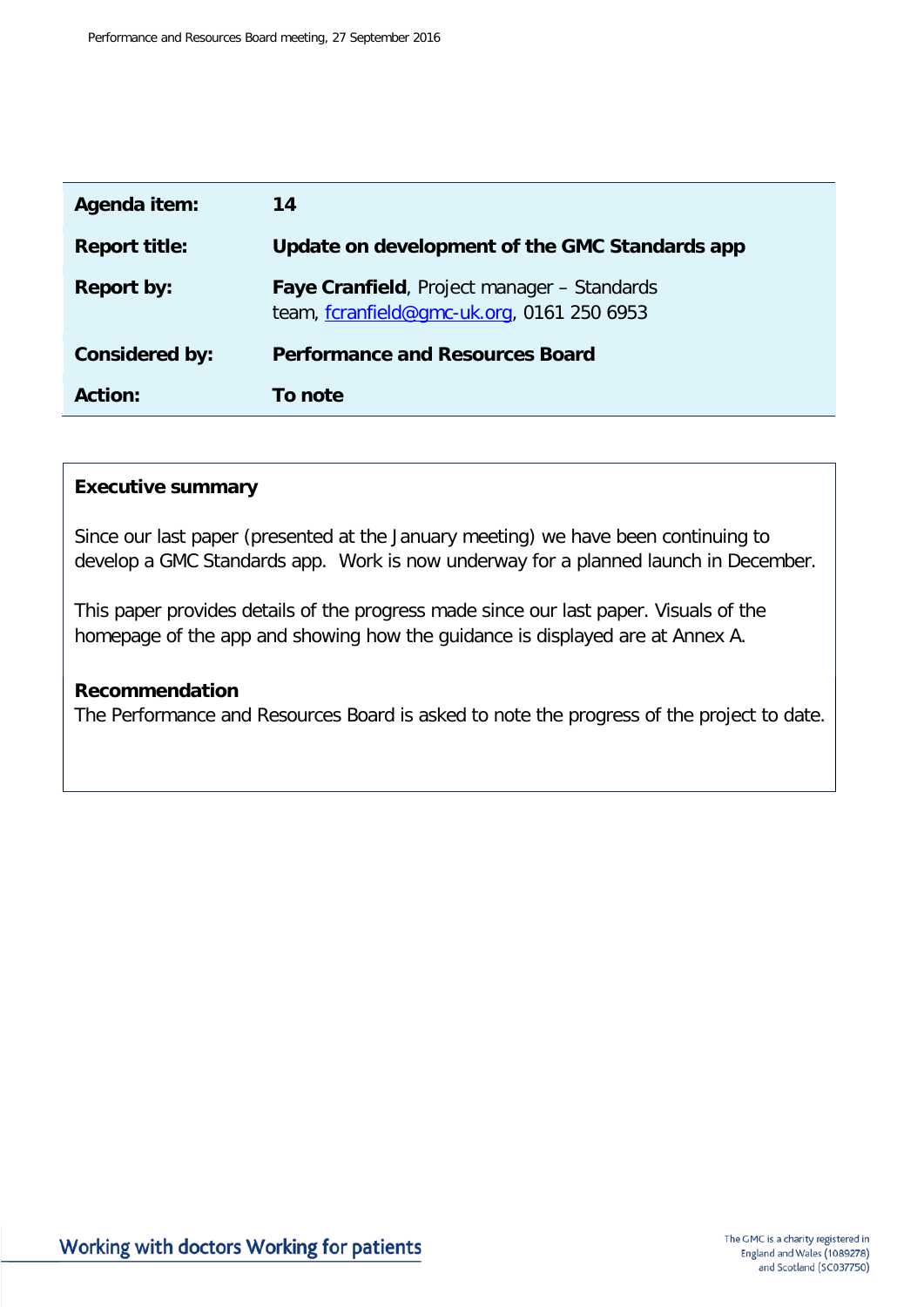# **Background**

- **1** In July 2015, following approval from the Chief Operating Officer, work began to develop a GMC Standards app. It was agreed that the app should allow users to access all our guidance on- and off- line, search our guidance by a search function or through an A-Z, and provide links to Good Medical Practice in Action.
- **2** At its meeting on 21 January 2016, the Board considered a paper which outlined the steps taken since July 2015, with the contractor CDS Digital (CDS). It also explained that we had taken learning from the development of the CPD app and recruited an inhouse developer. This has been hugely beneficial to this project and given us greater control and flexibility.

#### **Progress to date**

- **3** At a design workshop held in September 2015 it was agreed that the app would be built to pull and display content from the GMC website via an interface. This was a logical solution as it would minimise development times and would ensure consistency of content across both platforms.
- **4** In April 2016 CDS delivered the interface which met all the functionality requirements the Chief Operating Officer had agreed to. IS completed a month of extensive internal tests on the app, refining its structure and finalising the final wireframes. During this time we also made preparations for two weeks of external user-acceptance testing (UAT).
- **5** The test version of the app was released to 11 external users and ten internal users. The user group included three medical students, a junior doctor, consultants, surgeons and GPs. Internal users included the Standards team, and Information Systems and Strategy and Communication colleagues.
- **6** We asked users to follow a detailed script to check for issues and to test the functionality of the app at home and at work. All responses were logged in a report which the project team used to prioritise improvements.
- **7** The feedback from users was positive. They confirmed it met their expectations. They liked being able to view our guidance on- and off- line. Many users said the app was clear and easy to use and the ability to access our guidance instantly without a Wi-Fi connection was useful. However, several issues were repeatedly highlighted. These were:
	- $\blacksquare$  the order of the search results wasn't what users expected
	- $\blacksquare$  the formatting and numbering of paragraphs was confusing
	- **frequent crashing.**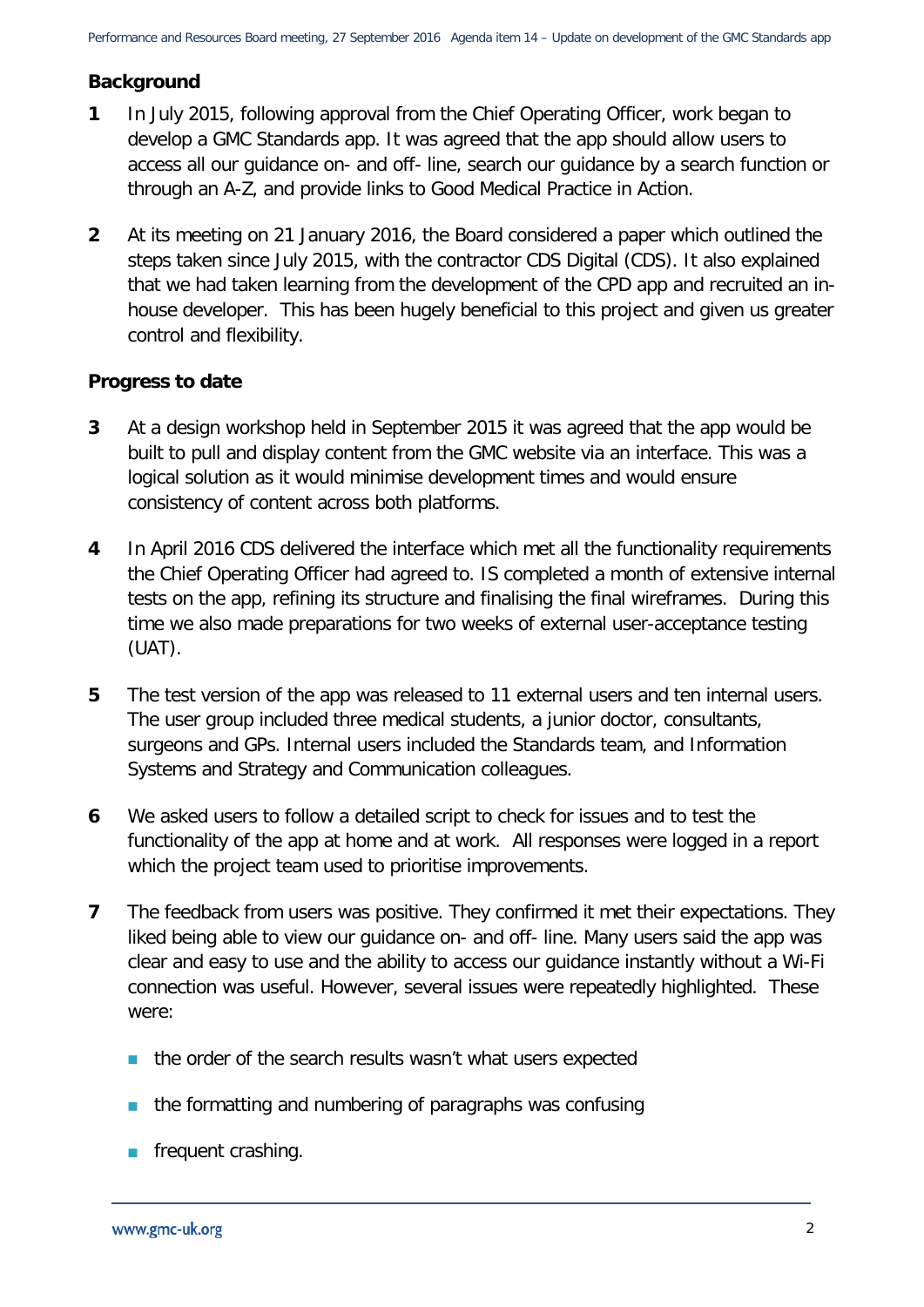- **8** The in-house developer resolved all of the significant issues reported in the UAT and has continued to make further improvements to refine the structure of the app. The search function has been enhanced and we have made changes to how the guidance is displayed to improve the user experience.
- **9** We have also consulted users on a name for the app. From a list of 12 potential names they selected: My GMP. This has been used in development and all project and communications documentation.
- **10** In August we completed a deep-dive audit of all the content on My GMP (around 600 webpages). The audit took three days, with a number of staff reviewing each page of content on six different devices and also included e-books.
- **11** The audit highlighted a number of further issues, which impact on the display and readability of our guidance on the app. These issues are primarily caused by the way we structure and publish our guidance on the website. There are also inconsistencies with the format, style and structure of our webpages.
- **12** There is a comprehensive plan in place to address these new issues. Colleagues from across a number of directorates are involved in identifying solutions and fixing them. These solutions are already being used to inform other areas of work, such as the tender specification for the new CMS and the revised Confidentiality guidance (due to be published next year). The Standards team have used some of this learning to develop new structures for our hot topic and case study resources for doctors.
- **13** We are sharing our learning with several other projects and with the Digital Media Project Board. My GMP is already encouraging us to think in new ways and is putting the ambition for us to think 'digital first' at the forefront of other work.
- **14** We continue to ensure that My GMP is highlighted across a number of work streams. In the past two weeks we have attended a number of associated meetings: an initial scoping meeting looking at the viability of charging for apps and other GMC services; the procurement of the new digital CMS and we now meet monthly with the team responsible for the CPD app.
- **15** The project board and senior managers have been kept updated. Their priority has been to ensure that My GMP is a high quality product, which will be useful and well received by doctors.

#### **Planned next steps**

- **16** A revised timeline for launch has been agreed. A soft launch is planned for mid-November 2016, with a full launch at the GMC Conference on 6 December 2016.
- **17** My GMP is scheduled to be security tested on 4-7 October 2016. This is a requirement for every app released to the Apple Store and Google Play. It is also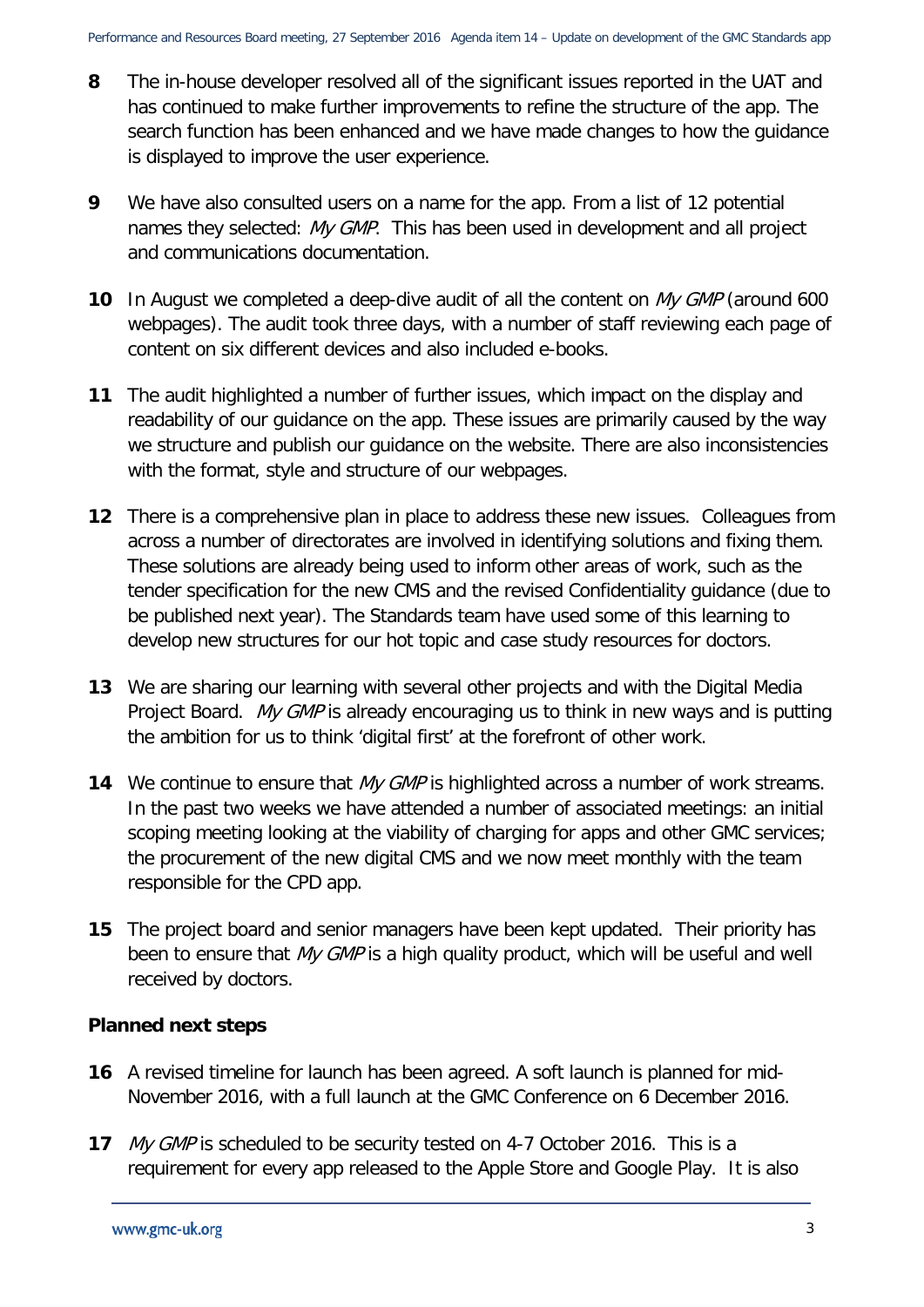required by GMC Data Protection and Security policies. The project timeline allows time for any necessary remediation.

**18** We have already demonstrated My GMP to the Chief Executive. A series of further demonstrations are planned, beginning with all Directors at the end of September 2016. We are considering releasing My GMP to Responsible Officers in advance of a demo to them at their meetings in November 2016. We will also allow users involved in the UAT access to the next version planned for release in early October 2016.

#### **Future work**

- **19** Some initial scoping for phase two has begun. This includes reviewing the suggestions put forward by the users who tested My GMP, as well as other functionality we would like to offer. We need to continually improve the content and additional features of My GMP to ensure users like and see clear benefits for using the app. We would also like to be able to use it as a communication channel to doctors to pushout messages and engage with them in a consistent way, as we currently do with the My CPD app.
- **20** We intend to develop and agree the improvements for phase two early in 2017, but these will need to be considered in the context of the digital strategy, the implementation of the new content management system, and migration and development of the new website, as well as any decisions which are taken on charging for GMC services.
- **21** A paper on the possibility of charging for GMC apps/services will be the subject of a future Board paper.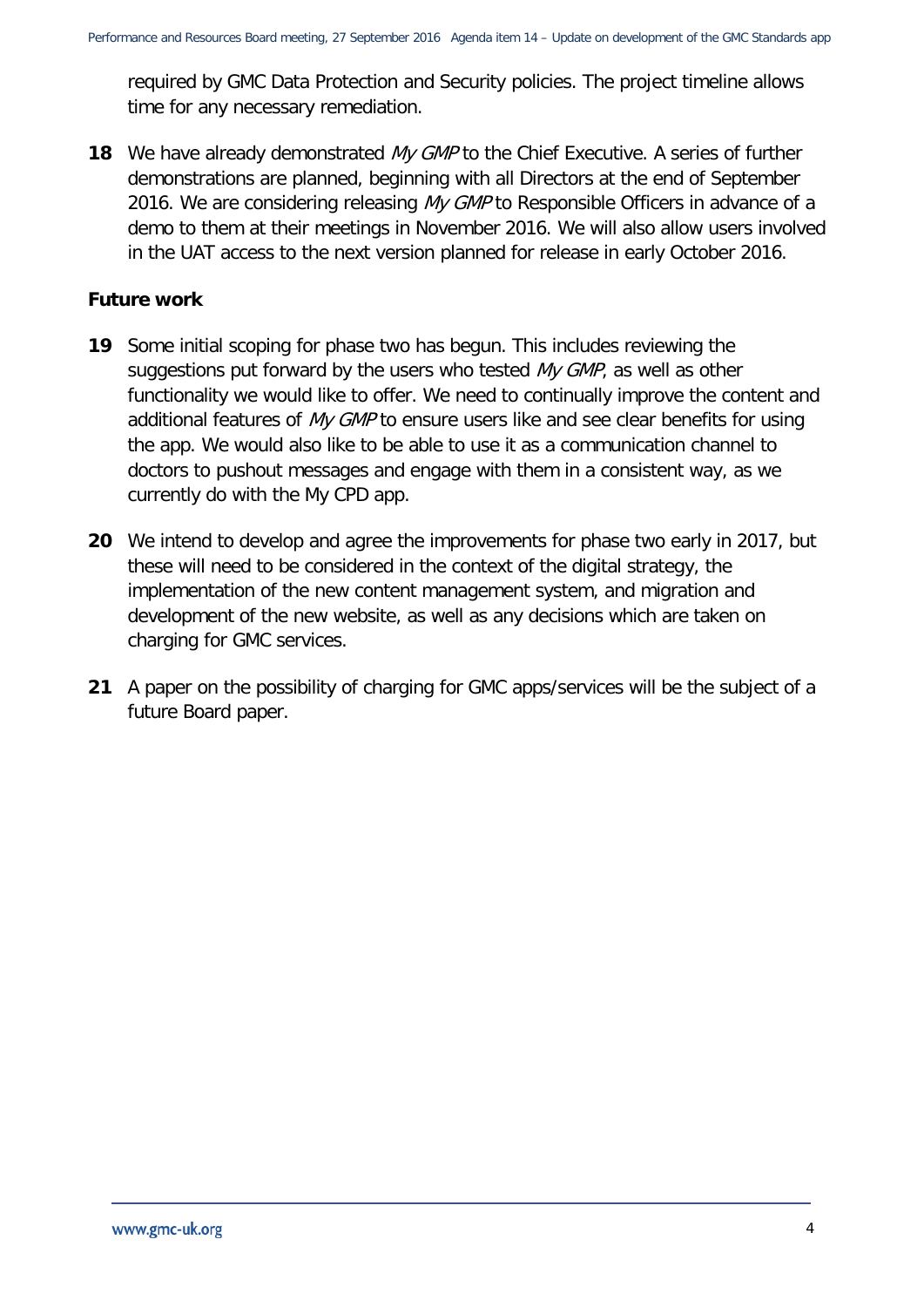### **14 – Update on development of the GMC Standards app**

# General **Medical** Council

**14 – Annex A**

# **Update on development of the GMC Standards app**

**My GMP - Homepage (top with search bar on display)**

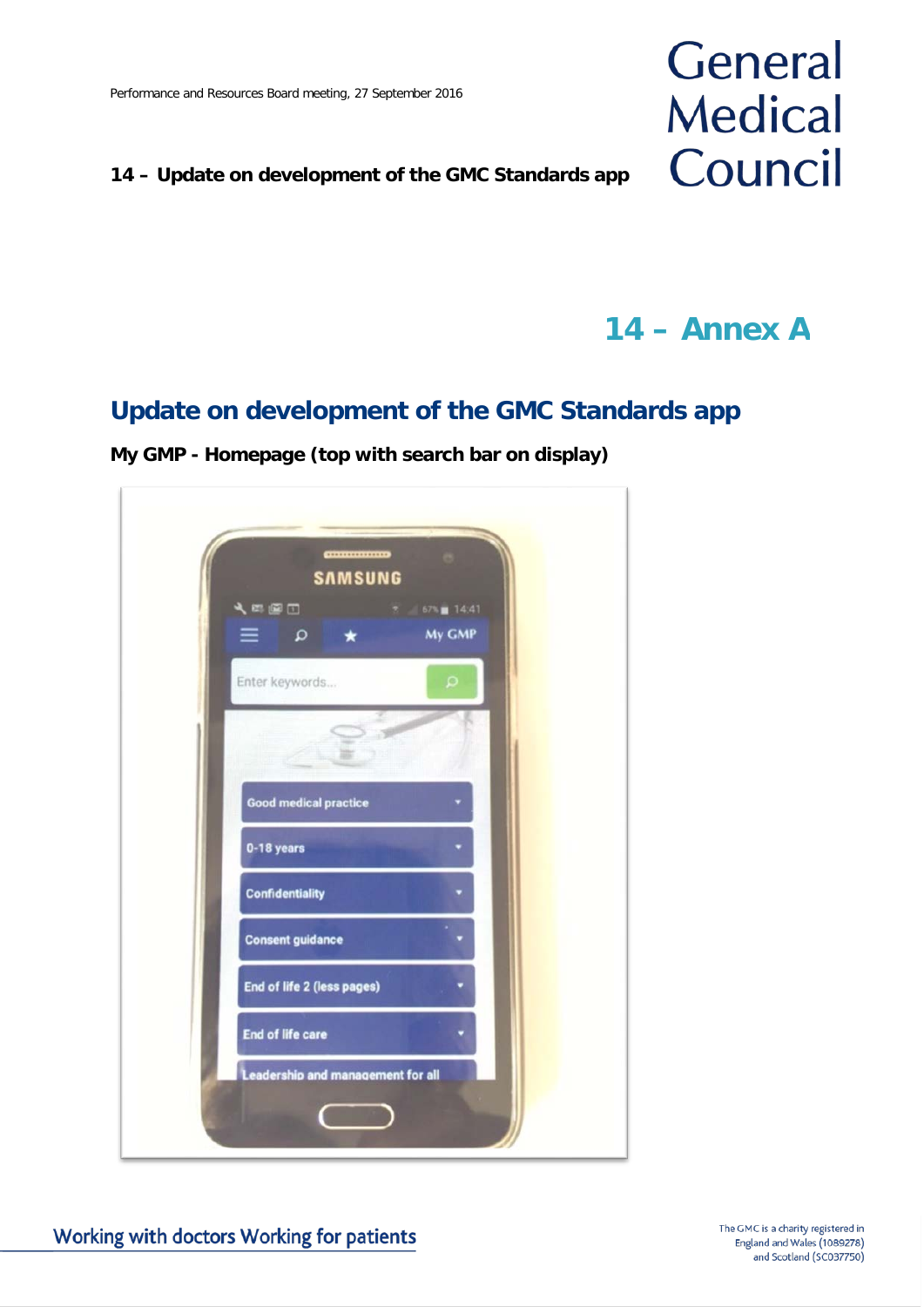# **My GMP – Homepage (bottom)**

| 人民国口<br>a                              | $\star$ | 67% 14:41<br>My GMP |  |
|----------------------------------------|---------|---------------------|--|
|                                        |         |                     |  |
| Read more                              |         |                     |  |
| <b>Hot Topics</b>                      |         |                     |  |
| <b>Case Studies</b>                    |         |                     |  |
| <b>Consultations</b>                   |         |                     |  |
| <b>News</b>                            |         |                     |  |
| Fersiynau Cymraeg o arweiniad y<br>CMC |         |                     |  |
|                                        |         |                     |  |
| A to Z of ethical guidance             |         |                     |  |
| FAQs                                   |         |                     |  |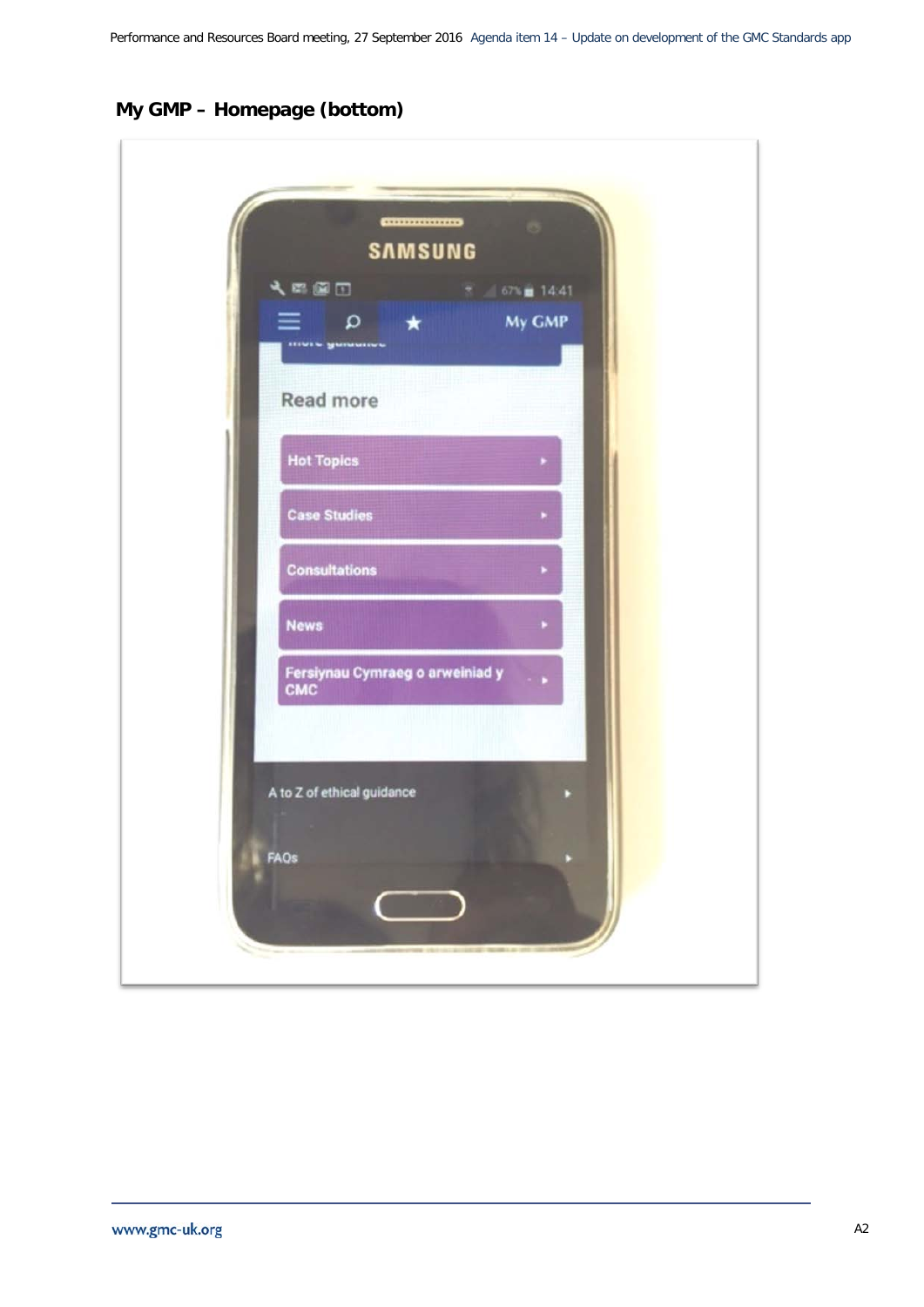

#### **Visual showing the Leadership and management for doctors guidance**